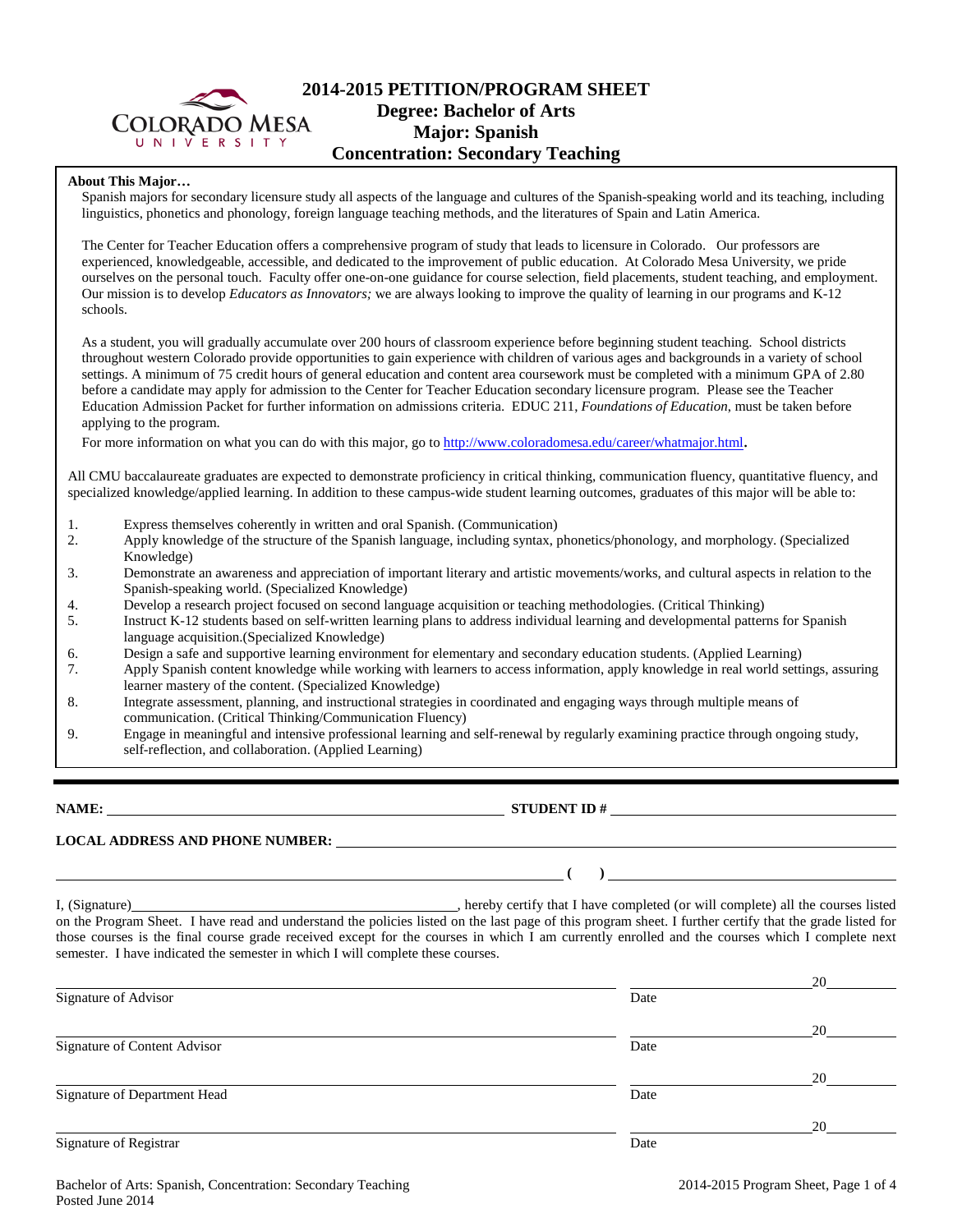#### **Students should work closely with a faculty advisor when selecting and scheduling courses prior to registration.**

Degree Requirements:

- 120 semester hours total (Students must complete a minimum of 30 of the last 60 hours of credit at CMU, with at least 15 semester hours in major discipline courses numbered 300 or higher).
- 40 upper division credits (A minimum of 15 taken at the 300-400 course levels within the major at CMU).
- 2.80 cumulative GPA or higher in all CMU coursework
- 2.80 cumulative GPA or higher in coursework toward the major content area
- **All EDUC prefix courses must be completed with a grade of B or better**
- Pre-collegiate courses (usually numbered below 100) cannot be used for graduation.
- When filling out the program sheet a course can be used only once.
- A student must follow the CMU graduation requirements either from 1) the program sheet for the major in effect at the time the student officially declares a major; or 2) a program sheet for the major approved for a year subsequent to the year during which the student officially declares the major and is approved for the student by the department head. Because a program may have requirements specific to the degree, the student should check with the faculty advisor for additional criteria. It is the student's responsibility to be aware of, and follow, all requirements for the degree being pursued. Any exceptions or substitutions must be approved by the student's faculty advisor and Department Head.
- See the "Undergraduate Graduation Requirements" in the catalog for additional graduation information.
- Students must PASS the PLACE exam in the content area prior to beginning the internship. Also, ALL other coursework toward the degree must be successfully completed prior to the internship.

**GENERAL EDUCATION REQUIREMENTS** (31 semester hours) See the current catalog for a list of courses that fulfill the requirements below. If a course is on the general education list of options and a requirement for your major, you must use it to fulfill the major requirement and make a different selection within the general education requirement.

| Course No Title |  | Sem.hrs Grade Term/Trns |
|-----------------|--|-------------------------|
|                 |  |                         |

| <b>English</b> (6 semester hours, must receive a grade of "B" or better and |   |  |
|-----------------------------------------------------------------------------|---|--|
| must be completed by the time the student has 60 semester hours.)           |   |  |
| *ENGL 111 English Composition                                               |   |  |
| *ENGL 112 English Composition                                               | 3 |  |
| * Must earn B or higher                                                     |   |  |

**Math:** MATH 110 **or higher** (3 semester hours, must receive a grade of "C" or better, must be completed by the time the student has 60 semester hours.) MATH 1\_\_\_ \_\_\_\_\_\_\_\_\_\_\_\_\_\_\_\_\_\_\_\_\_\_\_\_ \_\_\_\_ \_\_\_\_\_ \_\_\_\_\_\_\_\_

\_\_\_\_\_\_ \_\_\_\_ \_\_\_\_\_\_\_\_\_\_\_\_\_\_\_\_\_\_\_\_\_\_\_\_ \_\_\_\_ \_\_\_\_\_ \_\_\_\_\_\_\_\_

**Humanities** (3 semester hours)

**Social and Behavioral Sciences** (6 semester hours) \*PSYC 233 Human Growth & Development 3 \_\_\_\_\_ \_\_\_\_\_\_\_\_

\_\_\_\_\_\_ \_\_\_\_ \_\_\_\_\_\_\_\_\_\_\_\_\_\_\_\_\_\_\_\_\_\_\_\_ \_\_\_\_ \_\_\_\_\_ \_\_\_\_\_\_\_\_ \* Must earn a "**B**" or higher

**Natural Sciences** (7 semester hours, one course must include a lab)

\_\_\_\_\_\_ \_\_\_\_ \_\_\_\_\_\_\_\_\_\_\_\_\_\_\_\_\_\_\_\_\_\_\_\_ \_\_\_\_ \_\_\_\_\_ \_\_\_\_\_\_\_\_ \_\_\_\_\_\_ \_\_\_\_ \_\_\_\_\_\_\_\_\_\_\_\_\_\_\_\_\_\_\_\_\_\_\_\_ \_\_\_\_ \_\_\_\_\_ \_\_\_\_\_\_\_\_ \_\_\_\_\_\_ \_\_\_L \_\_\_\_\_\_\_\_\_\_\_\_\_\_\_\_\_\_\_\_\_\_\_\_ \_\_\_\_ \_\_\_\_\_ \_\_\_\_\_\_\_\_

|                                     | <b>Kinesiology</b> (3 semester hours)                                       |   |  |
|-------------------------------------|-----------------------------------------------------------------------------|---|--|
|                                     | KINE 100 Health and Wellness                                                |   |  |
|                                     |                                                                             |   |  |
|                                     |                                                                             |   |  |
|                                     | <b>Applied Studies</b> (3 semester hours)                                   |   |  |
| *SPCH 102 Speechmaking              |                                                                             | 3 |  |
| *Must earn a " <b>B</b> " or higher |                                                                             |   |  |
|                                     | FOUNDATION COURSES (6 semester hours) Two consecutive                       |   |  |
|                                     | classes in the <b>same</b> foreign language. Must receive a grade of "C" or |   |  |
|                                     |                                                                             |   |  |
|                                     | better. FLAS $114 \& 115$ will <b>NOT</b> fulfill this requirement.         |   |  |

Course No Title Sem.hrs Grade Term/Trns

\_\_\_\_\_\_ \_\_\_\_ \_\_\_\_\_\_\_\_\_\_\_\_\_\_\_\_\_\_\_\_\_\_\_\_ \_\_\_\_ \_\_\_\_\_ \_\_\_\_\_\_\_\_

**Fine Arts** (3 semester hours)

#### **SPANISH – LEADING TO SECONDARY TEACHER LICENSURE CONCENTRATION REQUIREMENTS**

(39 semester hours) Must pass all courses with a grade of "C" or higher.

|                 | <b>Spanish Core</b> (27 semester hours)                                         |                          |  |
|-----------------|---------------------------------------------------------------------------------|--------------------------|--|
| <b>FLAS 301</b> | <b>Advanced Spanish Grammar</b>                                                 | 3                        |  |
| <b>FLAS 302</b> | <b>Advanced Spanish</b>                                                         |                          |  |
|                 | Composition                                                                     | 3                        |  |
| <b>FLAS 311</b> | History & Culture of Spain                                                      | 3                        |  |
| <b>FLAS 312</b> | History & Culture of Latin                                                      |                          |  |
|                 | America                                                                         | 3                        |  |
| <b>FLAS 303</b> | <b>Advanced Spanish</b>                                                         |                          |  |
|                 | Conversation                                                                    | 3                        |  |
| <b>FLAS 321</b> | Introduction to the Literature                                                  |                          |  |
|                 | of Spain                                                                        | 3                        |  |
| <b>FLAS 322</b> | Introduction to the Literature                                                  |                          |  |
|                 | of Latin America                                                                | 3                        |  |
| <b>FLAS 341</b> | Spanish and the Nature of                                                       |                          |  |
|                 | Language                                                                        | 3                        |  |
| *FLAS 498       | Spanish Practicum                                                               | $\overline{\mathcal{E}}$ |  |
|                 |                                                                                 |                          |  |
|                 | <b>Concentration in Teacher Licensure</b> (6 semester hours)                    |                          |  |
| <b>FLAS 441</b> | Spanish Phonetics and                                                           |                          |  |
|                 | Phonology                                                                       | 3                        |  |
|                 |                                                                                 |                          |  |
| <b>FLAS 444</b> | Using Technology, Literature                                                    |                          |  |
|                 | and Culture in the Spanish                                                      |                          |  |
|                 | Classroom                                                                       | 3                        |  |
|                 |                                                                                 |                          |  |
|                 | <b>Spanish Elective</b> (Select upper division 6 credit course. Choose from:    |                          |  |
|                 | FLAS 4XX, FLAV 396 or FLAV 496                                                  |                          |  |
| FI.A            |                                                                                 | 3                        |  |
| FLA             |                                                                                 | 3                        |  |
|                 |                                                                                 |                          |  |
|                 | <b>Electives</b> (All college level courses appearing on your final transcript, |                          |  |
|                 | not listed above that will bring your total semester hours to 120 hours.)       |                          |  |
|                 | (9 credit hours may be needed)                                                  |                          |  |
|                 |                                                                                 |                          |  |
|                 |                                                                                 |                          |  |
|                 |                                                                                 |                          |  |

\_\_\_\_\_\_ \_\_\_\_ \_\_\_\_\_\_\_\_\_\_\_\_\_\_\_\_\_\_\_\_\_\_\_\_ \_\_\_\_ \_\_\_\_\_ \_\_\_\_\_\_\_\_ \_\_\_\_\_\_ \_\_\_\_ \_\_\_\_\_\_\_\_\_\_\_\_\_\_\_\_\_\_\_\_\_\_\_\_ \_\_\_\_ \_\_\_\_\_ \_\_\_\_\_\_\_\_

| <b>History</b> (3 semester hours) |  |  |  |
|-----------------------------------|--|--|--|
| HIST                              |  |  |  |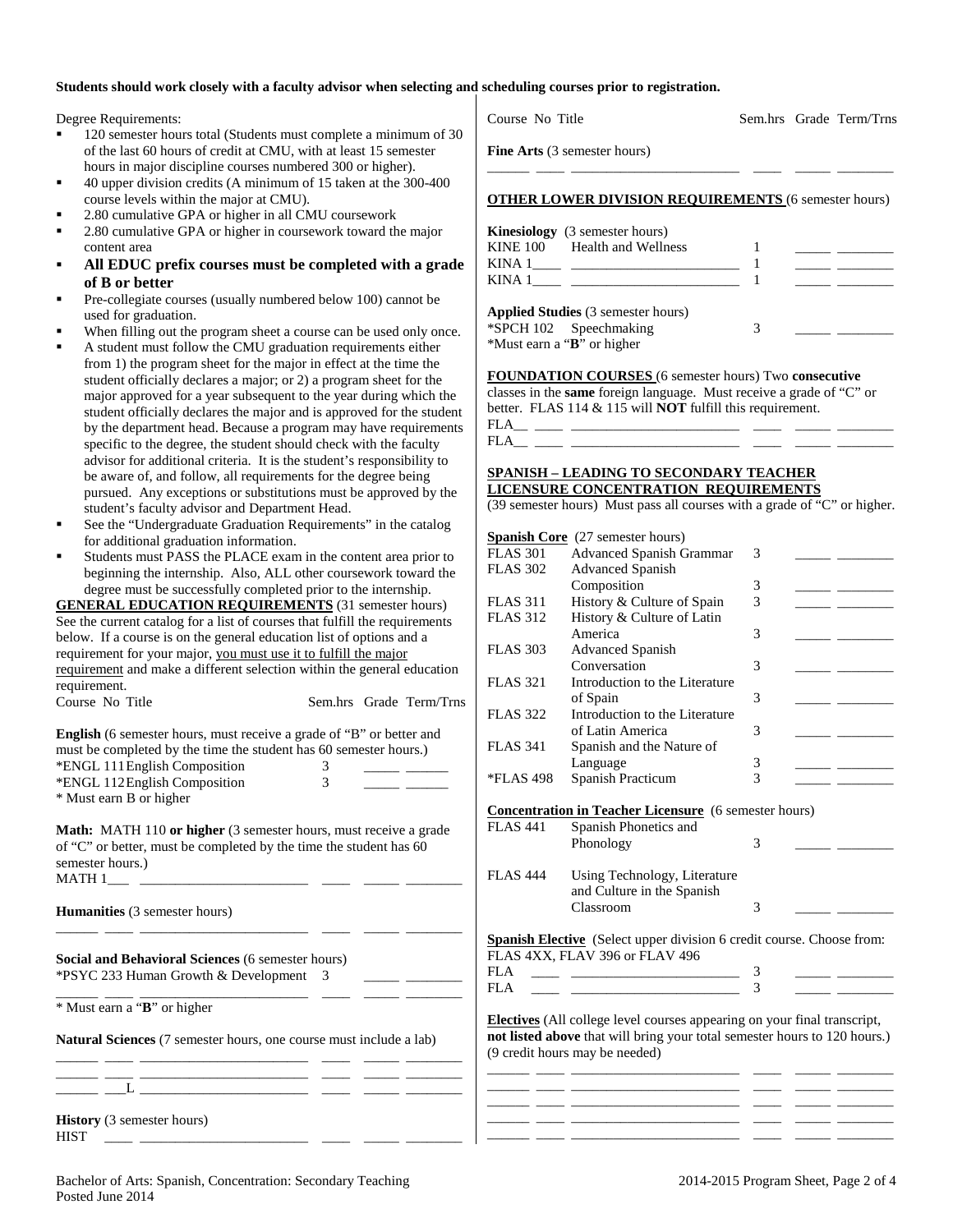## **Secondary Education Requirements** (29 semester hours)

| Course No Title      |                                    |    | Sem.hrs Grade Term/Trns |                            |
|----------------------|------------------------------------|----|-------------------------|----------------------------|
| EDUC <sub>211</sub>  | <b>Foundations of Education</b>    | 2  |                         | 20 Field Experience Hours  |
| $EDUC 342*$          | Pedagogy & Assessment:             |    |                         |                            |
|                      | Secondary/K-12                     | 3  |                         | 20 Field Experience Hours  |
| $EDUC 343*$          | Teaching to Diversity              | 3  |                         | 20 Field Experience Hours  |
| EDUC <sub>442</sub>  | <b>Integrating Literacy Across</b> |    |                         |                            |
|                      | the Curriculum                     | 4  |                         | 60 Field Experience Hours  |
| <b>EDUC 497</b>      | Content Methodology                |    |                         |                            |
|                      | Practicum                          | 3  |                         | 80 Field Experience Hours  |
| EDUC <sub>497E</sub> | Methods of Teaching                |    |                         |                            |
|                      | Secondary Spanish**                | 2  |                         |                            |
| EDUC 499G            | Teaching Internship and            |    |                         |                            |
|                      | Colloquium                         | 12 |                         | 600 Field Experience Hours |

\***Prerequisites:** ENGL 111, ENGL 112, SPCH 102, PSYC 233, EDUC 211 (all with a grade of B or better), MATH 110 or higher, Declared major in Spanish – Leading to Secondary Teacher Licensure and formal acceptance to the Teacher Education Program

\*\*This course is only offered in the fall semester. It may be taken with either the 300-level or 400-level EDUC courses but must be taken before the student teaching semester.

## **\*\*All EDUC prefix courses listed above must be completed with a grade of B or better to progress through the program sequence.**